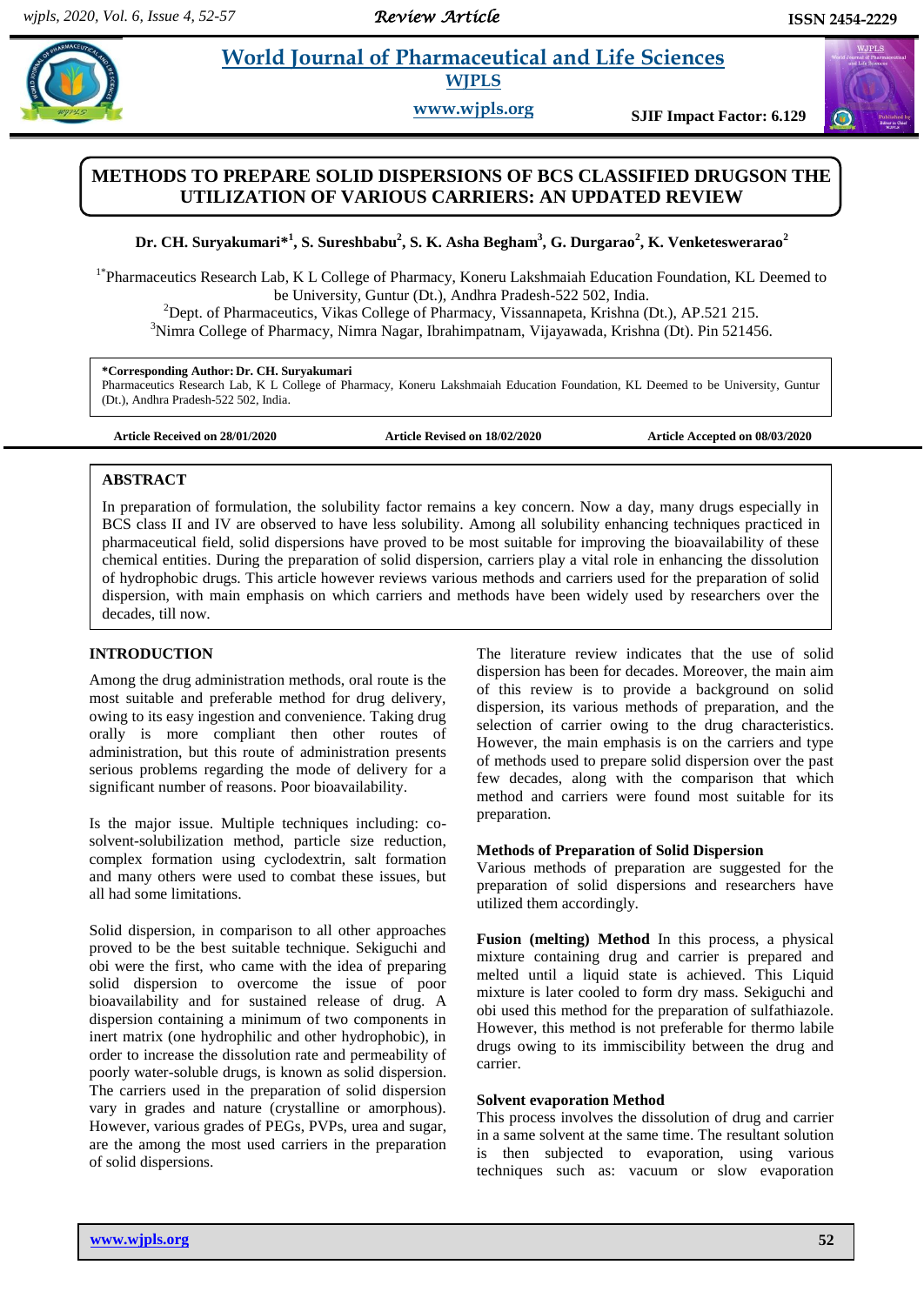methods, heating, spray drying, or freeze drying. The substance which has its limitations in fusion method could use this technique.

#### **Spray Drying**

This is a sophisticated technique, where after the preparation of physical mixture of drug and carrier, the solution is evaporated in chamber. The solution is sprayed under specified conditions in the chamber and later separated after drying.

#### **Solvent Method**

This process is the amalgamation of melting and solvent evaporation method, that's why known as melting solvent method. This technique involves the dissolution of drug in specified solvent and later in carrier. The final solution is then cooled until a dry mass is achieved. This method is most suitable for thermo labile drugs and carriers.

#### **Lyophilization**

Lyophilization also known as freeze drying, is a method in which the drug-carrier solution containing solvent is initially subjected to freezing followed by drying at less pressure. However, this is a time taking process yet giving fewer yields.

#### **Kneading Method**

In this technique, a paste is produced using suitable carrier and water as a solvent. The drug is then

#### **Table 1: Classifications of solid dispersions.**

incorporated and kneaded for drying. Moisture sensitive drugs have its limitations in this method.

#### **Co-grinding Method**

The blender containing the drug and carrier is blended at a specified speed to form a powder, which is later transferred to vibrating ball mill. The resultant mixture is pulverized and gathered for future use.

#### **Co-precipitation Method**

In this process, the carrier is primarily mixed with a suitable solvent to form a solution. The drug is later added to this solution and subjected to agitation under magnetic stirrer. The final precipitates formed are collected via vacuum filtration, and later dried.

## **Super Critical Fluid Technique**

This is an advanced technique, where the physical mixture of drug and carrier is dissolved in a suitable solvent. The final solution is sprayed in a chamber using atomizer, where particles are formed. The chamber, which is occupied with super critical fluids (mainlyCO<sub>2</sub>), captures the solvent as soon as the drug carrier solution enters the chamber, leading to the formation of solid dispersed particles. These particles are later collected from the walls of chamber.

| <b>Solid dispersions</b>                                  | <b>Matrix</b> | $Drug**$ | no.ofphases                                      | <b>Remarks</b>                                                                                                                                                                                                                                              |
|-----------------------------------------------------------|---------------|----------|--------------------------------------------------|-------------------------------------------------------------------------------------------------------------------------------------------------------------------------------------------------------------------------------------------------------------|
| 1. Eutectics                                              |               |          |                                                  | 1st solid dispersion                                                                                                                                                                                                                                        |
| 2. Amorphous precipitations $\sim$<br>ncrystalline matrix |               |          |                                                  | Rarely encountered                                                                                                                                                                                                                                          |
| 3. solid solutions<br>continuous solid solutions          |               | М        |                                                  | Never prepared                                                                                                                                                                                                                                              |
| Discontinuous solid<br>solutions                          |               | М        | 2                                                | partially miscible, drug is molecularly dispersed                                                                                                                                                                                                           |
| Substitutional solid<br>solutions                         |               | М        | 1 OR 2                                           | molecular diameter of drug is $£ 15\%$ of polymer                                                                                                                                                                                                           |
| Interstitial solid solutions                              | М<br>2        |          | molecular diameter of drug is $£$ 59% of polymer |                                                                                                                                                                                                                                                             |
|                                                           |               |          |                                                  | Limited miscibility and discontinuous                                                                                                                                                                                                                       |
| 4. Glass suspension                                       |               |          | $\overline{c}$                                   | Particlesizeofdispersedphasedependsuponcooling/<br>evaporation rate                                                                                                                                                                                         |
| 5. Glass suspension                                       |               |          | $\overline{2}$                                   | Particlesizeofdispersedphasedependsuponcooling/<br>evaporation rate mostly encountered                                                                                                                                                                      |
| 6. Glass suspension                                       |               | М        |                                                  | Requires<br>miscibility/solidsolubility,complexformationorupon fast<br>cooling/evaporationduringpreparation<br>$*$ A Matrix inthe amorphous state : c Matrix inthe crystallines tate $**$ A drugdispersed as amorphous clusters inthe matrix : c drugdisper |

\*A:Matrixintheamorphousstate;c:Matrixinthecrystallinestate;\*\*A:drugdispersedasamorphousclustersinthematrix;c:drugdisp ersed as crystalline particles in the matrix

## **Carriers Used in the Preparation of Solid Dispersion Polyethylene glycol (PEG**)

PEG (molecular weight: 200-300000), are polymers of ethylene oxide. The molecular weight (MW) plays a vital role in the preparation of solid dispersion, as the

molecular weight and viscosity are directly proportional to each other (greater the MW, greater will be the viscosity). However, MW ranging from 1500-20000 is desired for the preparation of solid dispersion.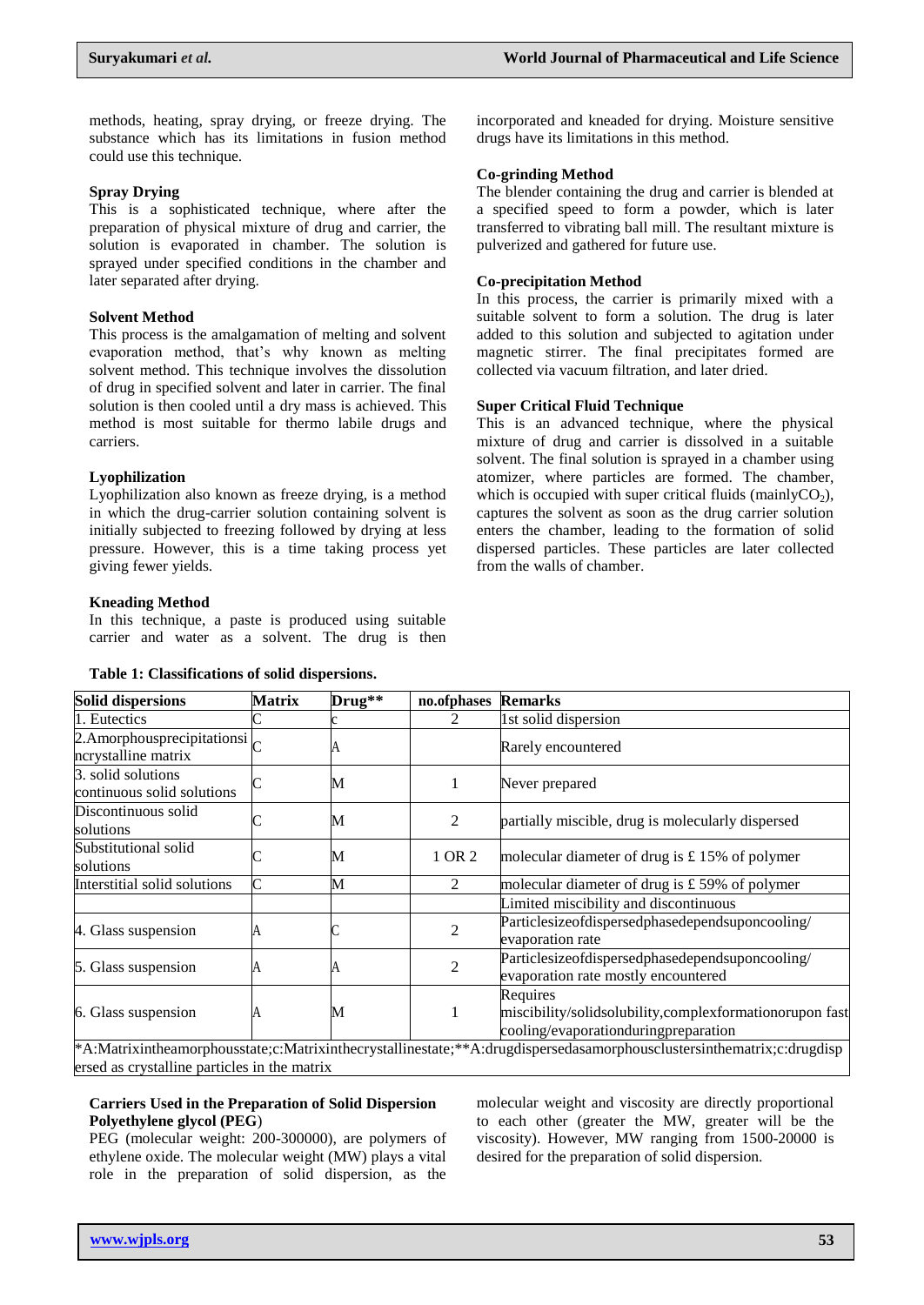They are soluble in water, also improves the wet ability of compound which gives it the advantage in enhancing the dissolution rate of drug.

## **Polyvinylpyrrolidone** (PVP)

PVP, a polymer of vinylpyrrolidone, has a molecular weight falling between 2500-3000000. Moisture content and MW are Responsible for the maintenance of PVP's temperature. It is used in various methods of solid dispersions such as: solvent evaporation method owing to its increase solubility. It is also used in hot melt extrusion method due to its high melting point.

## **Cellulose Derivatives**

Hydroxypropylmethylcellulose (HPMC), molecular weight (10000-1500000), is unsymmetrical ethers of cellulose. Due to its excellent solubility in water, HPMCs are widely used in the formation of solid dispersion. Researchers have seen enhanced solubility of nilvadipine (poorly water-soluble drug), when used with HPMC.

Hydroxypropylcellulose (HPC), a derivative of cellulose has a MW of 37000-1150000. The solubility of HPC in solvents is high and varies to a wide range of solvents (ethanol, chloroform, water).

Carboxymethylethylcellulose (CMEC), is a class of cellulose with mixed ethers. In comparison to other cellulose derivatives, the dissolution rate of CMEC is

altered in stomach due to acidic  $p<sup>H</sup>s$  its dissolution in many solvents like ethanol, acetone and isopropanol is excellent and quick. However, its dissolution is rapid at pH above 6.

Hydroxypropylmethylcellulose phthalate (HPMCP), esters of cellulose, have a MW between 20000-20000. Their pH of dissolution falls between 5-5.5. However, their solubility in different solvents depends on the type of HPMCP used.

## **Polyacrylates and Polymethacrylates**

These are the type of polymers which owing to their transparency are known as plastics. Methacrylate and acrylic acid undergo process of polymerization to produce these polymers. In market, they appear by the name of Eudragit (varying in grades).Some of the Eudragit grades like Eudragit L prevents the release of drug in gastric pH. However, other grades like Eudragit E, due to its high solubility, increases the drug release. They are mainly used to coat the drugs, in order to control their release.

## **Urea**

Urea, which is produced in the final step of metabolism of human protein, is considered to be sparingly soluble in water and many solvents. Due to their non-toxic effect in human body, they are also used as carrier for the preparation of solid dispersion by many researchers (Table 2).

|                | S. Drug name and<br>noBCS class                       | Therapeutic class                      | <b>Method</b>                                       | <b>Carrier</b>             | <b>Conclusion</b>                                                                                               | Refer-<br>ence   |
|----------------|-------------------------------------------------------|----------------------------------------|-----------------------------------------------------|----------------------------|-----------------------------------------------------------------------------------------------------------------|------------------|
|                | Glyburide (Class<br>$\mathbf{I}$                      | Oral<br>Hypoglycemic                   | melt and solvent<br>methods                         | PEG 4000,<br>PEG 6000      | Increased dissolution rate with<br>glyburide PEG solid<br>Dispersion                                            | [9]              |
|                | Nifedipine<br>(class II)                              | Calcium<br>-channel<br><b>Blockers</b> | Co-precipitation<br>method                          | <b>PEG</b><br>PC-PEG       | Increased dissolution of<br>Nifedipine PC-PEG solid<br>dispersion than Nifedipine<br>PEG solid dispersion.      | $[23]$           |
|                | Griseofulvin<br>$3$ (class II)                        | Anti-fungal                            | eutectic mixture<br>System (fusion<br>melt method). | succinic acid              | Increaseddissolutionratesof<br>Griseofulvin                                                                     | $[24]$<br>$25$ ] |
| 4              | Fenofibrate<br>(class II)                             | Fibrate class                          | Melting method                                      | <b>PEG 6000</b><br>and PVP | Dissolution rate of<br>Fenofibrate was decreased.                                                               | [25]             |
|                | Indomethacin<br>$\frac{1}{5}$ (IMC)<br>(class II)     | <b>NSAID</b>                           | spray-<br>drying method                             | Aerosil200<br>Sylysia350   | ThedissolutionrateofIMC<br>withSylysia350wasfaster<br>than that of Aerosil 200                                  | $[26]$           |
|                | $6\frac{\text{Gliclazide}}{\text{G}}$<br>$\mathbf{I}$ | antidiabetic agent                     | Solvent<br>Evaporation<br>method                    | (PEG) 6000                 | Increased in Gliclazide<br>dissolution in the presence of<br>PEG 6000 was followed by<br>Improved in vivo data. | $[27]$           |
| $\overline{7}$ | Indomethacin<br>(class II)                            | <b>NSAID</b>                           | co-precipitation<br>and<br>spray drying             | (PVP) 17<br>or 90          | PVP17hasfasterdissolution<br>rate than PVP 90                                                                   | $[28]$           |
|                | $\frac{1}{8}$ Diflunisal<br>(classII)                 | <b>NSAID</b>                           | Solvent<br>evaporation<br>method                    | <b>PEG</b>                 | Increase solubility of drug                                                                                     | $[29]$           |

**Table 2: Preparation of solid dispersion using various methods and carriers on BCS class drugs.**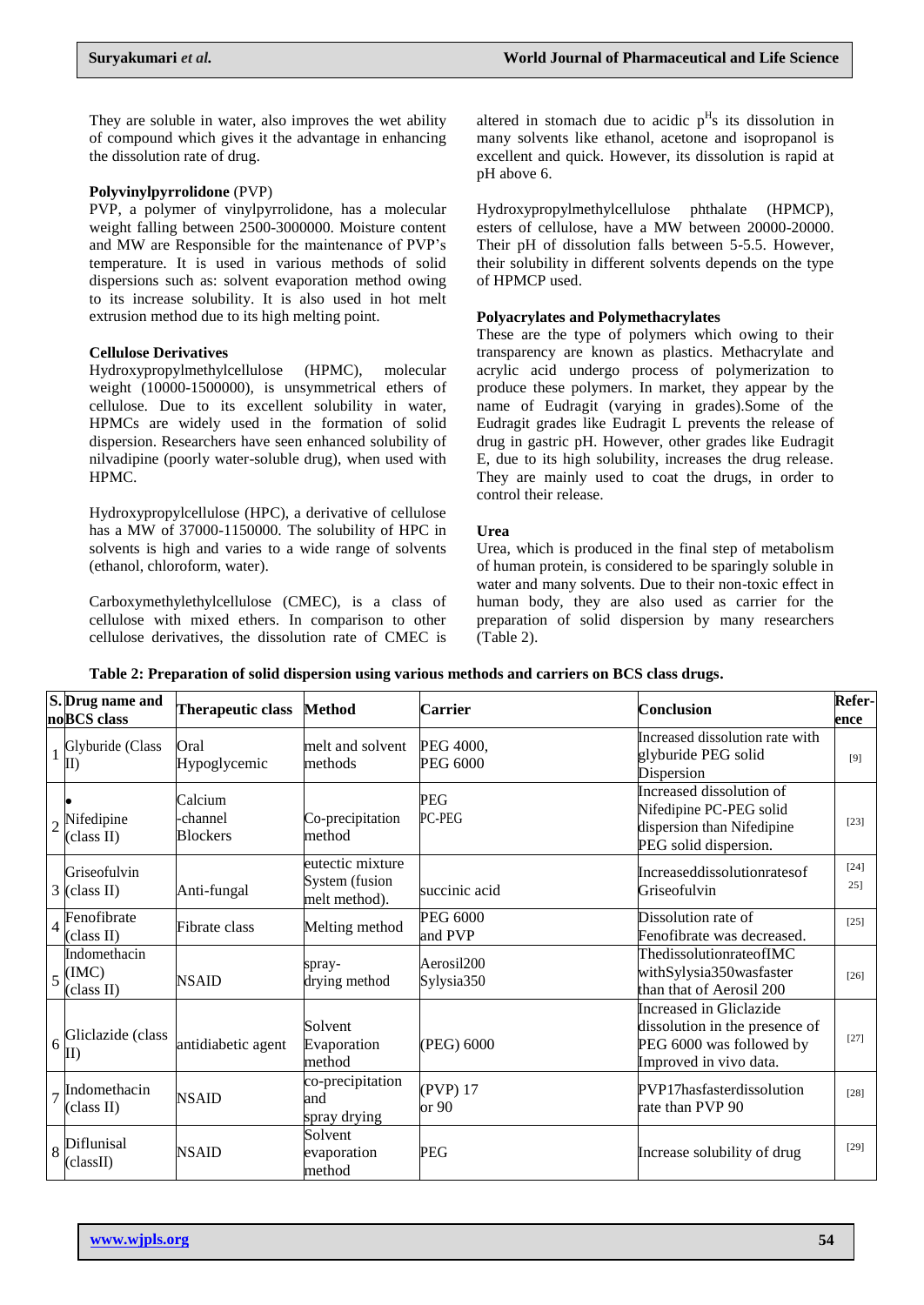| $\overline{Q}$ | Spironolactone<br>(class II)                      | Potassium-sparing<br>diuretics.             | Solvent<br>method                                                                                                 | Sylysia 730 and<br>Sylysia 350                                                  | Dissolution rate is faster with<br>Sylysia 350                                                                                       | $[30]$ |
|----------------|---------------------------------------------------|---------------------------------------------|-------------------------------------------------------------------------------------------------------------------|---------------------------------------------------------------------------------|--------------------------------------------------------------------------------------------------------------------------------------|--------|
|                | Nifedipine<br>$10$ (class II)                     | calcium-channel<br>blockers                 | Amorphous<br>precipitation in<br>crystalline matrix:                                                              | <b>PEG</b>                                                                      | Amount of Crystalline drug<br>with polymer decreased the<br>dissolution rate                                                         | $[31]$ |
|                | Meloxicam<br>$11$ (class II)                      | non-steroidal<br>anti-<br>inflammatory drug | Rotary vacuum<br>evaporation<br>technique                                                                         | skimmed milk                                                                    | Increased dissolution                                                                                                                | $[32]$ |
|                | $12$ <sup>Piroxicam</sup><br>(class II)           | non-steroidal anti-<br>inflammatory drug    | fusion method                                                                                                     | Nicotinamide                                                                    | PNC1 capsule solid dispersion<br>has higher dissolution and<br>absorption rate then PNC1A<br>capsule                                 | $[33]$ |
|                | $13$ <sup>V</sup> emurafenib<br>(class IV)        | Anticancer                                  | Precipitation<br>method                                                                                           | hypromellose acetate succinate<br>(HPMCAS)                                      | enhancing solubility with an<br>amorphous-solid dispersion is<br>a preferable technique for the<br>development of insoluble<br>drugs | $[34]$ |
|                | <b>Bropirimine</b><br>$14$ (class II)             | Anticancer                                  | Co-precipitation<br>method                                                                                        | $\beta$ -cyclodextrin<br>polyethylene glycol 6000                               | $\beta$ CD inclusion complex had<br>faster dissolution rate then<br>PEG 6000 solid dispersions                                       | $[35]$ |
|                | $15$ <sup>Itraconazole</sup><br>(class II)        | Antifungal                                  | evaporation and<br>freeze drying                                                                                  | polymers (PVP K-12, K29/32,<br>K90; PVP VA S-630; HPMC-P<br>55; and HPMC-AS HG) | Amorphous solid dispersion is<br>preferable in increasing the<br>bioavailability                                                     | $[36]$ |
|                | Carvedilol<br>$16$ (class II)                     | beta blocker                                | Spray drying<br>method                                                                                            | Polyvinylpyrrolidone(PVP)                                                       | PVP had a role in the release<br>property of Carvedilol and<br>increased the dissolution rate                                        | $[37]$ |
|                | $17$ Glibenclamide<br>(class II)                  | antidiabetic drug                           | solvent<br>evaporation/co-<br>precipitation<br>techniques<br>fusion method                                        | Hydrophilic and hydrophobic<br>polymers                                         | Increase bioavailability and<br>prolonged duration of action                                                                         | $[38]$ |
|                | Meloxicam<br>$18$ (class II)                      | nonsteroidal anti-<br>inflammatory drug     | dropping method                                                                                                   | polyethylene glycol (PEG) 4000                                                  | The crystalline phase can help<br>increase the dissolution rate<br>from round particles.                                             | $[39]$ |
|                | 19 <sup>Miconazole</sup><br>nitrate<br>(class II) | Antifungal                                  | fusion or co-<br>precipitation                                                                                    | PEG-6000 PVP-10,000<br>Urea                                                     | Solubilization and wetting is<br>found to be more essential then<br>particle size reduction in<br>increasing the dissolution         | $[40]$ |
|                | Metformin<br>20hydrochloride<br>(class III)       | Oral<br>Hypoglycemic.                       | solvent<br>evaporation<br>closed melt<br>method                                                                   | compritol 888 ATO                                                               | SD prepared by solvent<br>evaporation method is more<br>effective in preparing sustained<br>release action                           | $[41]$ |
|                | Simvastatin<br>$21$ (class II)                    | Antihyperlipidemic                          | fusion-cooling<br>and solvent<br>evaporation                                                                      | <b>PEG 4000</b><br>Polyvinylpyrrolidone K30<br>(PVP K30)                        | Increased dissolution rate of<br>drug with PEG and PVP                                                                               | $[42]$ |
| 22             | Cefuroxime<br>(class II)                          | Cephalosporin                               | Spray drying                                                                                                      | Gelucire 50/13 Aerosil 200                                                      | Improved bioavailability                                                                                                             | $[43]$ |
|                | $23$ <sup>Piroxicam</sup><br>(class II)           | <b>NSAID</b>                                | solvent method<br>melting method<br>melting-solvent<br>method, co-<br>grinding method,<br>kneading method<br>(KM) | Pluronic F-98                                                                   | increased dissolution rate<br>because of wettability and<br>dispersibility, particle size<br>reduction                               | [44]   |
| 24             | Carbamazepine<br>(CBZ) (class II)                 | Antiepileptic                               | solvent method                                                                                                    | phospholipid (PL)<br>dimyristoylphosphatidylglycerol                            | CBZ:PL solid dispersions<br>cause increase bioavailability                                                                           | $[45]$ |
| 25             | Benznidazole<br>(BNZ) (class II)                  | Anti-parasitic                              | solid dispersion<br>method                                                                                        | (PEG 6000) (PVP K-30)                                                           | Increased solubility with PVP<br>as compare to PEG                                                                                   | $[46]$ |
|                |                                                   |                                             | solvent                                                                                                           |                                                                                 | improvement in the dissolution                                                                                                       |        |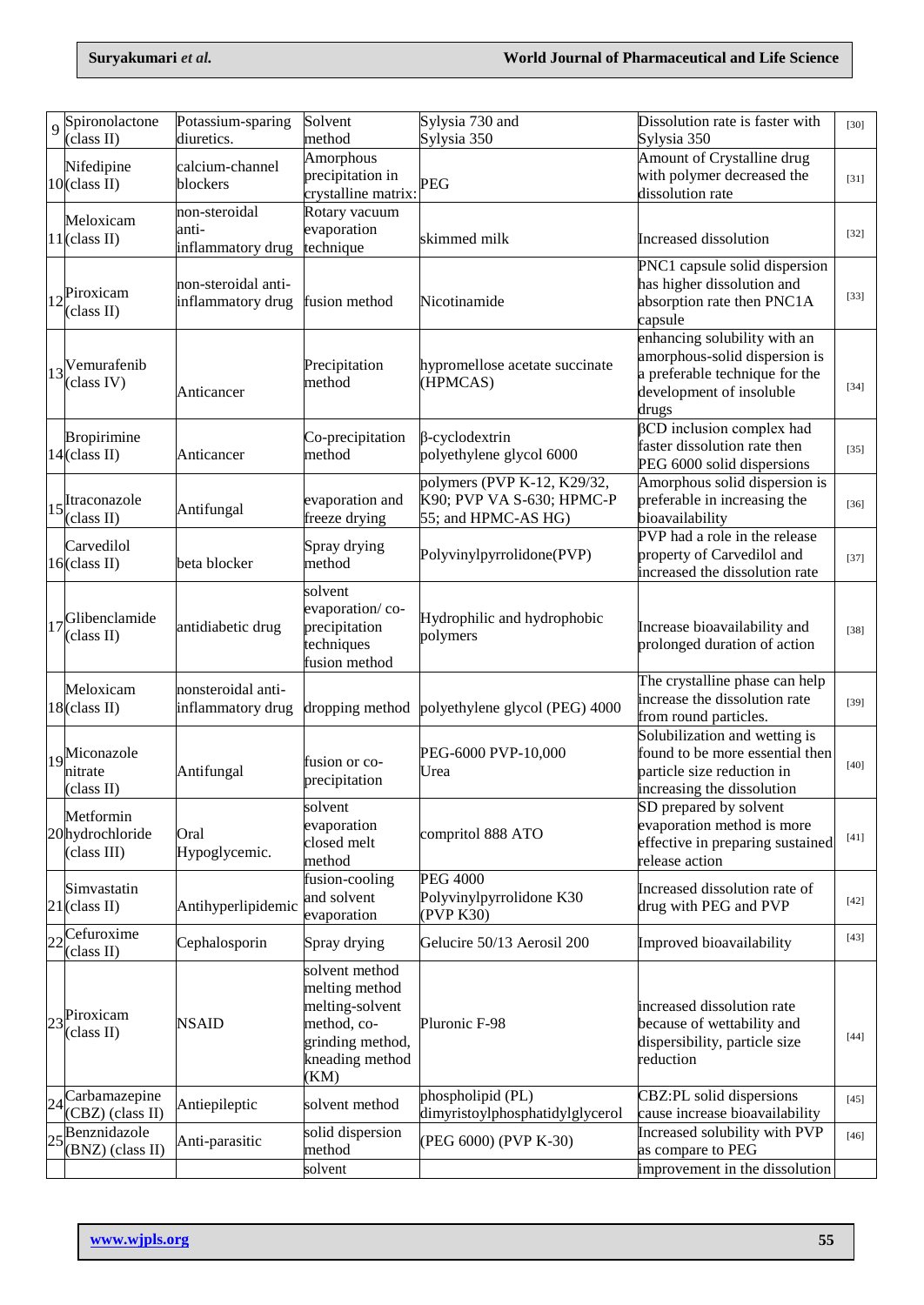|                | 26 Efavirenz (class II) antiretroviral                                    |                                        | evaporation and<br>physical mixture<br>methods      | polyethylene glycol                                                      | from 16% to 70% with solid<br>dispersion<br>technology                          | [47]              |
|----------------|---------------------------------------------------------------------------|----------------------------------------|-----------------------------------------------------|--------------------------------------------------------------------------|---------------------------------------------------------------------------------|-------------------|
|                | $27$ <sup>Telmisartan</sup><br>(class II)                                 | Cardiovascular Agent evaporation       | Solvent<br>method                                   | Poloxamer 407, PEG 6000                                                  | Improved solubility od drug<br>with polymers                                    | [48]              |
| 28II)          | Albendazole(class                                                         | Anthelmintic                           | solid dispersion<br>method                          | Polyvinylpyrrolidone (PVP)<br>hydroxypropyl β-<br>cyclodextrin(HPβCD)    | Ternary inclusion complex<br>hadmorebioavailabilitythen<br>solid dispersion     | [49]              |
|                | $29$ <sup>Pioglitazone</sup><br>(class II)                                | antidiabetic agent                     | spray drying<br>method                              | PVP K17, PVP K30, and HPMC<br>E3                                         | Increased solubility and<br>dissolution of Pioglitazone SD                      | [50]              |
|                | $30\frac{\text{Meloxicam}}{30\frac{\text{Meloxicam}}{1.1}}$<br>(class II) | <b>NSAID</b>                           | Kneading method                                     | Poloxamer 188                                                            | Enhance solubility                                                              | $\left[51\right]$ |
|                | $31$ <sup>Nimodipine</sup><br>(class II)                                  | Calcium channel<br>Blocker             | Hot melting and<br>solvent method                   | Poloxamer 407<br><b>PEG 6000</b>                                         | Solubility with P407 was 3<br>times greater than PEG 6000                       | $[52]$            |
|                | Ketoconazole<br>32(class II)                                              | Anti-fungal                            | Coprecipitation<br>method                           | PVP, polyacrylic acid, poly(2-<br>hydroxyethylmethacrylate)              | Drug in amorphous form<br>increases the solubility of drug.                     | $[53]$            |
|                | $33\frac{\text{Pelubiprofen}}{\text{II}}$                                 | Anti-inflammatory                      | Solvent<br>evaporation<br>technique                 | <b>Eudragit RS</b>                                                       | Sustained release formulation<br>is effective                                   | [54]              |
|                | Metformin<br>34hydrochloride<br>(class II)                                | Anti-diabetic                          | Solvent<br>evaporation and<br>co-grinding<br>method | Methocel K100                                                            | 1:4 and 1:5 ratios were found<br>effective in the sustained<br>release of drug. | $\left[55\right]$ |
|                | 35 Tacrolimus (class<br>$\mathbf{I}(\mathbf{I})$                          | Immunosuppressive evaporation<br>agent | Solvent<br>method                                   | Lactose Ethylcellulose(EC)<br>Hydroxypropylmethylcellulose<br>(HPMC).    | Formulation of tacrolimus with<br>EC and HPMC were found<br>effective.          | [56]              |
| $36$ II)       | Resveratrol (class                                                        | Stillbenoid                            | hot-melt extrusion<br>method                        | PEG 6000, Poloxamer 188<br>propylene glycol monocaprylate,<br>castor oil | Dissolution rate was increased.                                                 | [57]              |
|                | Efavirenz and<br>$37$ <sup>ritonavir</sup><br>(class II)                  | Anti-retroviral<br>drugs               | Co-precipitation<br>method                          | CMC, butyrate, acetate, propionate,<br>adepate and sebacate              | <b>Enhanced dissolution was</b><br>observed in comparison to<br>drug alone.     | [58]              |
|                | 38Rifampin<br>(class II)                                                  | Anti-tuberculosis                      | Spray drying<br>technique                           | cellulose @-carboxyalkanoates                                            | Bioavailability was enhanced                                                    | [59]              |
| $\frac{39}{1}$ | Atovaquone (class                                                         | Antipneumocystic<br>drug               | Hot-melt extrusion                                  | polysorbate 80 and 20, HPMC, PEG<br>400, Kollidon VA64 and 30            | Bioavailability was enhanced                                                    | $[60]$            |
|                | 40 <sup>Ritonavir</sup><br>(class II)                                     | Anti-viral drug                        | Co-precipitation<br>method                          | alkyl cellulose<br>@-carboxyesters                                       | Solubility was enhanced                                                         | $[61]$            |

## **CONCLUSION**

The poor dissolution and bioavailability of orally administered drugs had been a concern. With many solubility enhancing techniques, solid dispersions have proved to be the most suitable method to overcome this issue. The review demonstrates that the researchers have mostly utilized drugs mentioned in BCS class II for enhancing the solubility of orally administered, poorly water-soluble drugs. However, very few works have been done on drugs with high solubility and low permeability (BCS class III).Moreover, multiple methods explained in this review are utilized for the preparation of solid dispersion but among all the preparation techniques and carriers, solvent evaporation and coprecipitation technique has found to be widely used technique. Among carriers, different grades of PVP and PEGs are being mostly employed. However, the recent advancement includes the use of different classes of alkyl cellulose ω-car boxy esters, for the preparation of amorphous solid dispersion.

## **REFERENCES**

- 1. Habib MJ. Pharmaceutical solid dispersion technology. CRC Press, USA, 2000.
- 2. Leuner C and Dressman J. Improving drug solubility for oral delivery using solid dispersions. Eur J Pharm Biopharm, 2000; 50: 47-60.
- 3. Chiou WL and Riegelman S. Pharmaceutical applications of solid dispersion systems. J Pharm Sci., 1971; 60: 1281-1302.
- 4. Craig DQ. The mechanisms of drug release from solid dispersions in water-soluble polymers. Int J Pharm, 2002; 231: 131-144.
- 5. Nikghalb LA, et al. Solid dispersion: Methods and polymers to increase the solubility of poorly soluble drugs. J ApplPharmSci., 2012; 2:170-175.